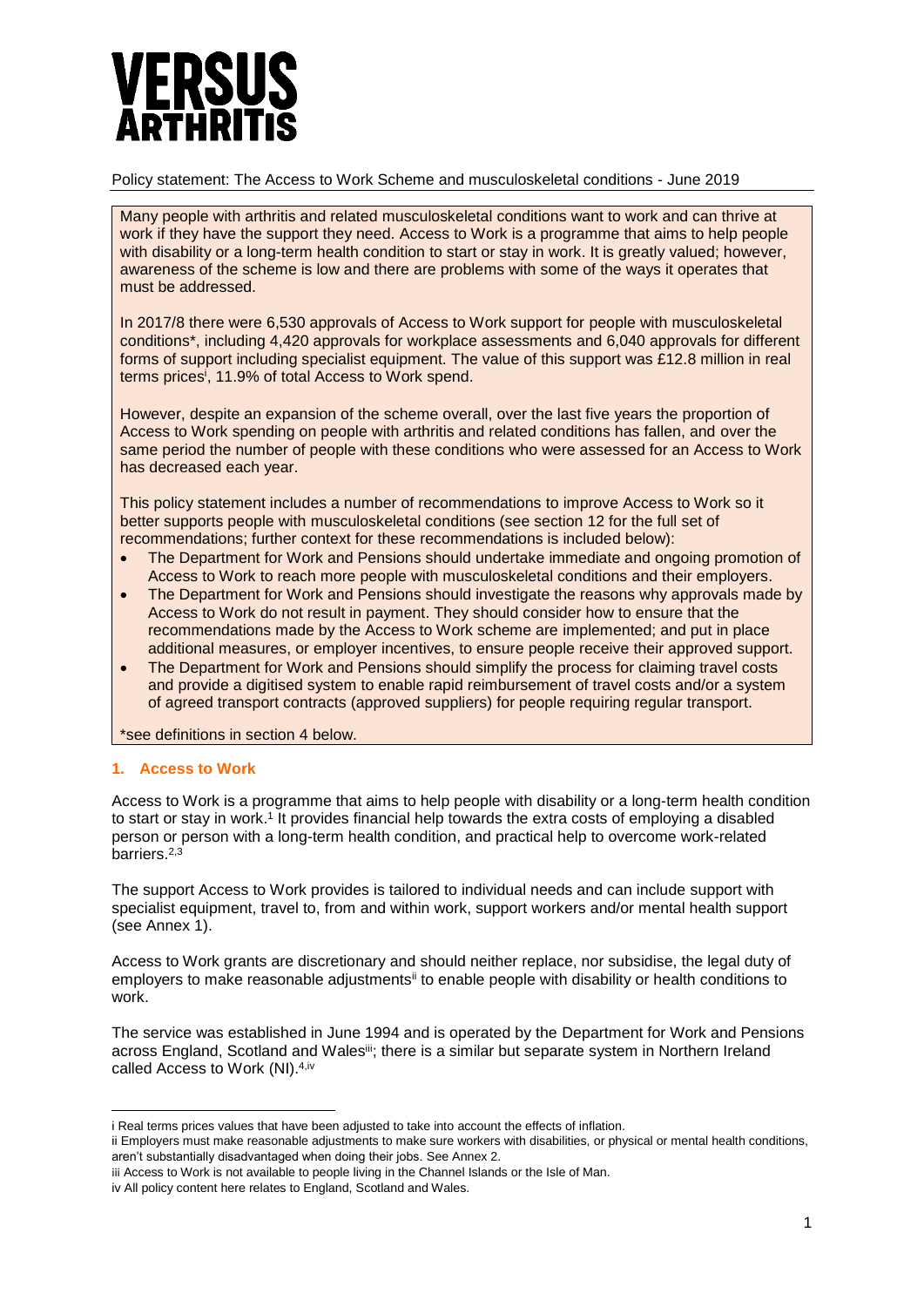# **2. Eligibility, provision and the application process**

To be eligible for an Access to Work grant the person must:

- Have a disability or long-term health condition that means they need an aid, adaptation or financial or human support to do their job (long-term means lasting or likely to last for at least 12 months), and/or have a mental health condition and need support in work;
- Have a paid job or be about to start or return to one. (A paid job could include selfemployment, an apprenticeship, a work trial, work experience or an internship. People doing voluntary work are not eligible);
- Be at least 16 years old;
- Live in England, Scotland or Wales, with a job based in England, Scotland or Wales.<sup>5</sup>

Eligibility for Access to Work can be affected by other forms of government financial support. v

The grant that people receive is dependent on individual circumstances. In 2013/4 the average award per person was just over £3,000.<sup>6</sup> There are upper limits on the amount of grant:

- From 1 April 2018, all new applications were subject to a maximum annual limit of twice the national average salary. This was set at £57,200. 7
- The upper limit for Access to Work was uprated to £59,200 from 1 April 2019.<sup>8,vi</sup>
- From 1 October 2015 31 March 2018 new awards were limited at 1.5 times the national average salary. This was set at £40,800 at October 2015; £41,400 from April 2016 and £42,100 from April 2017.
- There was no upper limit on awards made before 1 October 2015. However, these were capped at £57,200 from 1 April 2018.<sup>9</sup>

Before applying for an Access to Work grant, people should speak to their employer, as all employers have duties to make reasonable adjustments to support their employees (see Annex 2).

Applications for Access to Work support can be made on-line, by post or by 'phone.<sup>10</sup> The process has several stages (see overview in box on the following page):

- An application is submitted to the Access to Work scheme.
- An Access to Work advisor contacts the person to discuss the support that is needed, and they may also contact the person's employer.
- Depending on individual circumstances, an assessor<sup>vii</sup> may visit the workplace to assess the person's needs.
- The person is informed if support including a grant will be offered, the amount of the grant and its duration.
- The person, or their employer is then responsible for buying the items or services that are needed.viii
- The Access to Work scheme repays the costs, up to the value of the grant that has been offered, with any contributions (such as employer or NHS contributions) deducted.<sup>11</sup>

Spending on items of equipment can be refunded as soon as these are authorised and purchased. Travel and support worker costs can be paid directly by the Access to Work scheme on a regular basis (usually every 4 weeks) following the submission of relevant forms; in some cases they can be paid by the individual or their employer and reclaimed.<sup>ix</sup>

Once the required support is in place and has been confirmed as meeting the person's needs, reviews are conducted. Reviews are conducted using a risk-based approach and depend on the form of support provided. Reviews can also be prompted by a change in circumstances.<sup>12</sup>

**.** 

v For example, people receiving Universal Credit, Jobseeker's Allowance or Income Support are eligible for Access to Work if they work for more than one hour per week. People who receive Employment and Support Allowance (ESA) are only eligible for Access to Work support if they are doing 'permitted work' (defined as earning up to £131.50 a week and working less than 16 hours a week). They also need the agreement of their work coach.

vi The new cap will apply to existing capped cases when they come up for renewal.

vii Assessors are independently contracted and are commissioned by the Access to Work scheme to produce reports. Stronger communication with assessors around the outcomes of reports and opportunities for assessors to provide ongoing follow up of individual cases may be beneficial.

viii Employers are provided with a list of items and must complete purchase and apply for a refund within a specified timescale. ix Medical advice (e.g. a GP note) may be required for travel cost claims.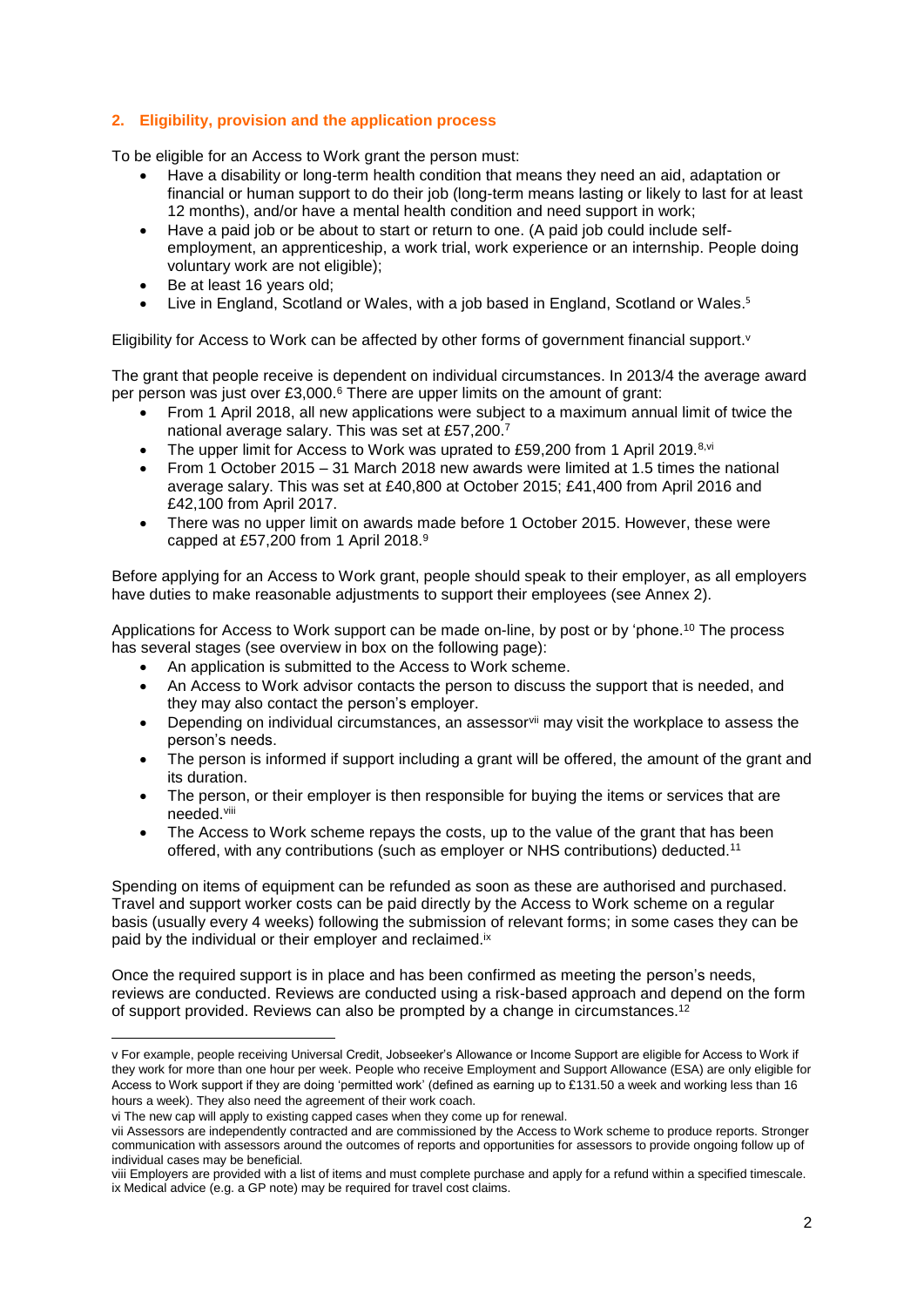

# **3. Employer contributions**

Access to Work will consider paying grants of up to 100% for:

- Self-employed people;
- People who have been working for less than six weeks when they first apply;
- The Mental Health Support Service:
- Support workers:
- Additional travel to work and travel in work costs;
- Communication support at interviews.<sup>14</sup>

Employers are asked to contribute (cost-share) if the person has been working for them for more than six weeks when an application to Access to Work is made and when it includes:

- Adaptations to premises or equipment:
- Special aids and equipment.

When cost sharing with the employer applies, employers are asked to contribute 100% of costs up to a threshold level and 20% of the costs between the threshold and £10,000. Any costs above £10,000 will normally be met by Access to Work. The threshold is determined by the number of employees the employer has: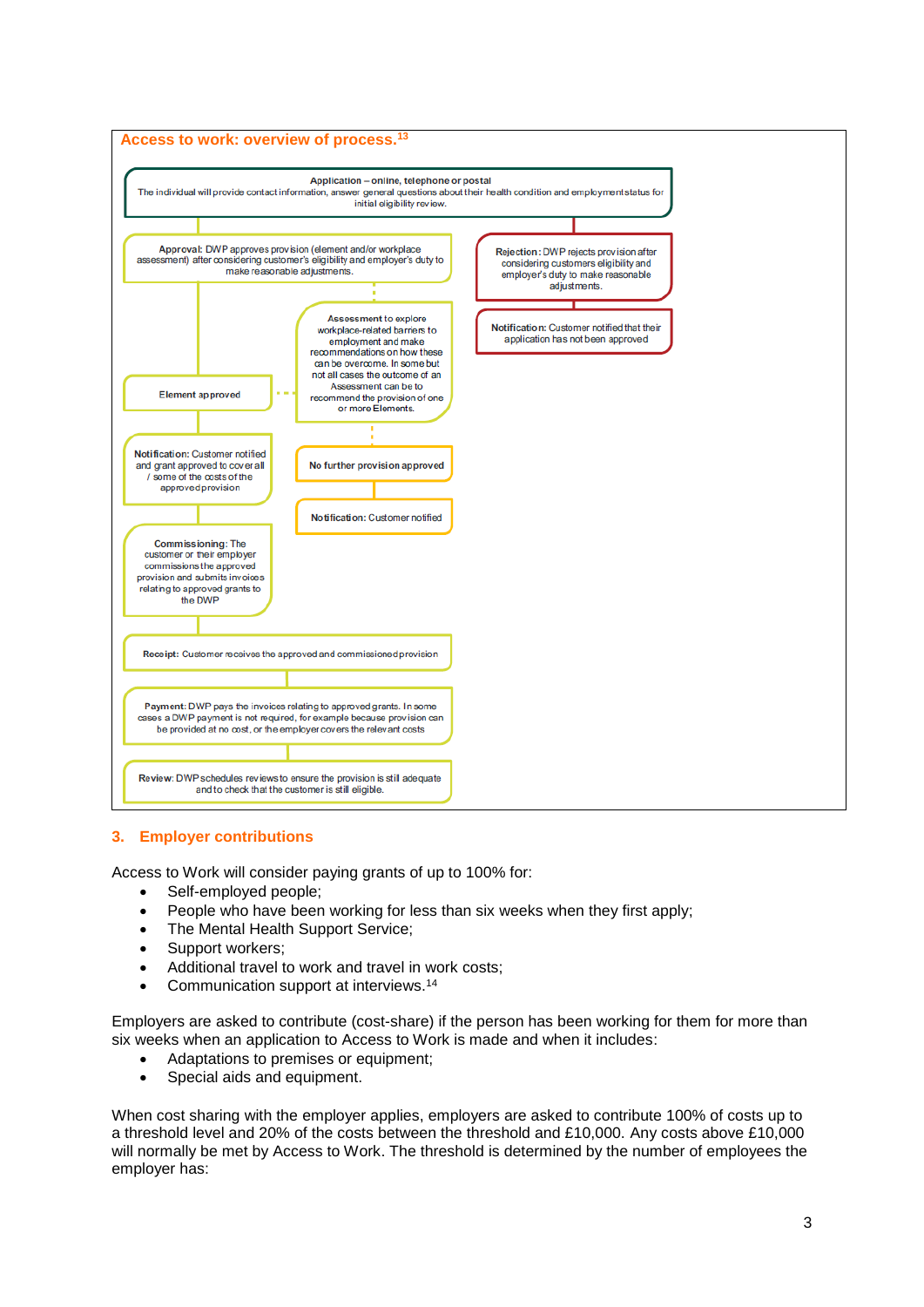| Number of employees | Threshold (£) |
|---------------------|---------------|
| $0 - 49$            |               |
| 50-249              | 500           |
| $250+$              | 1ሰሰሰ          |

# **4. Use of the Access to Work scheme, and spending**

Statistics are currently available for the number of people who have had an approval in any given financial year for *any* provision of Access to Work support. They are further broken down into approvals of *assessments* (workplace assessment to understand people's needs) or other *elements* of support (e.g. special aids and equipment or travel). Statistics are also available on the number of people receiving *payments* (e.g. travel payments) - these figures differ from approvals as payments can be made for awards approved in a previous year. See Annexes 1 and 3 and footnote for definitions and information on the statistics about Access to Work and more detailed information.<sup>x</sup>

#### *Overall statistics*

- o Between 2007/8 and 2017/8, the number of people who have had *any* **provision** of Access to Work support **approved** in a year has ranged between 22,130 and 29,660. In 2017/8 it was 27,740.
- o Between 2007/8 and 2017/8, the number of people who have had provision of an *assessment* **approved** in a year has ranged between 9,580 and 15,750. In 2017/8 it was 13,190.
- o Between 2007/8 and 2017/8, the number of people who have had provision of an *element* of support **approved** in a year has ranged between 17,010 and 27,760. In 2017/8 it was 26,480.
- $\circ$  Between 2009/10<sup>xi</sup> and 2017/8, the number of people who have received an Access to Work **payment** in a year has ranged between 26,460 and 33,860. In 2017/8 it was 33,860.

(See Annex 3 for graphs and trends).

In 2013/4, the average Access to Work award was around £3,000 per year, with half of users receiving less than £1,000.<sup>15</sup> However there was recognition that a relatively small group (1%) of high level awards (> £35,000 per year) accounted for more than 15% of the budget in 2013/4.<sup>16</sup> At March 2015, the highest award was approximately £120,000 per year and historically some had exceeded £200,000 per year.<sup>17</sup> This prompted the introduction of upper limits (see section 2 above).

## *Types of support providedxii*

Across the entire Access to Work scheme provision of special aids and equipment accounts for around half of the support provided. In 2017/8, 49.8% (13,200 of 26,480) of people who had any element approved in 2016/17 had one or more special aids and equipment elements approved. The next most frequently approved elements of support were support worker, travel to work and the Mental Health Support Service.

## *Receipt of support*

**.** 

Although not part of routine statistics, an answer provided in response to a Parliamentary Question in November 2018, stated that 40% of individuals who had had any Access to Work element approved in 2016/17 subsequently had no payment made within 12 months. The response noted that there is no routine collection of data on the reasons why payments may not have been made.<sup>18</sup> This is an area for improvement (see recommendation 3).

xi Data on payments not available before 2009/10.

x National statistics about Access to Work are produced and published by the Department for Work and Pensions. In 2017, the Department reviewed how these statistics were calculated and presented, withdrew the series that was previously used and replaced these with a new series from 10 October 2017. From this point, the headline statistic available has been the number of people who had Access to Work provision approved and this data is available by: financial year between 2007/08 and 2016/17; the type of provision approved; the age of the person; the gender of the person; the person's primary medical condition. See: [https://assets.publishing.service.gov.uk/government/uploads/system/uploads/attachment\\_data/file/643401/statistical-notice](https://assets.publishing.service.gov.uk/government/uploads/system/uploads/attachment_data/file/643401/statistical-notice-access-to-work-statistics.pdf)[access-to-work-statistics.pdf.](https://assets.publishing.service.gov.uk/government/uploads/system/uploads/attachment_data/file/643401/statistical-notice-access-to-work-statistics.pdf) Statistics prior to 2007 are not available.

xii This data is not routinely provided by medical condition.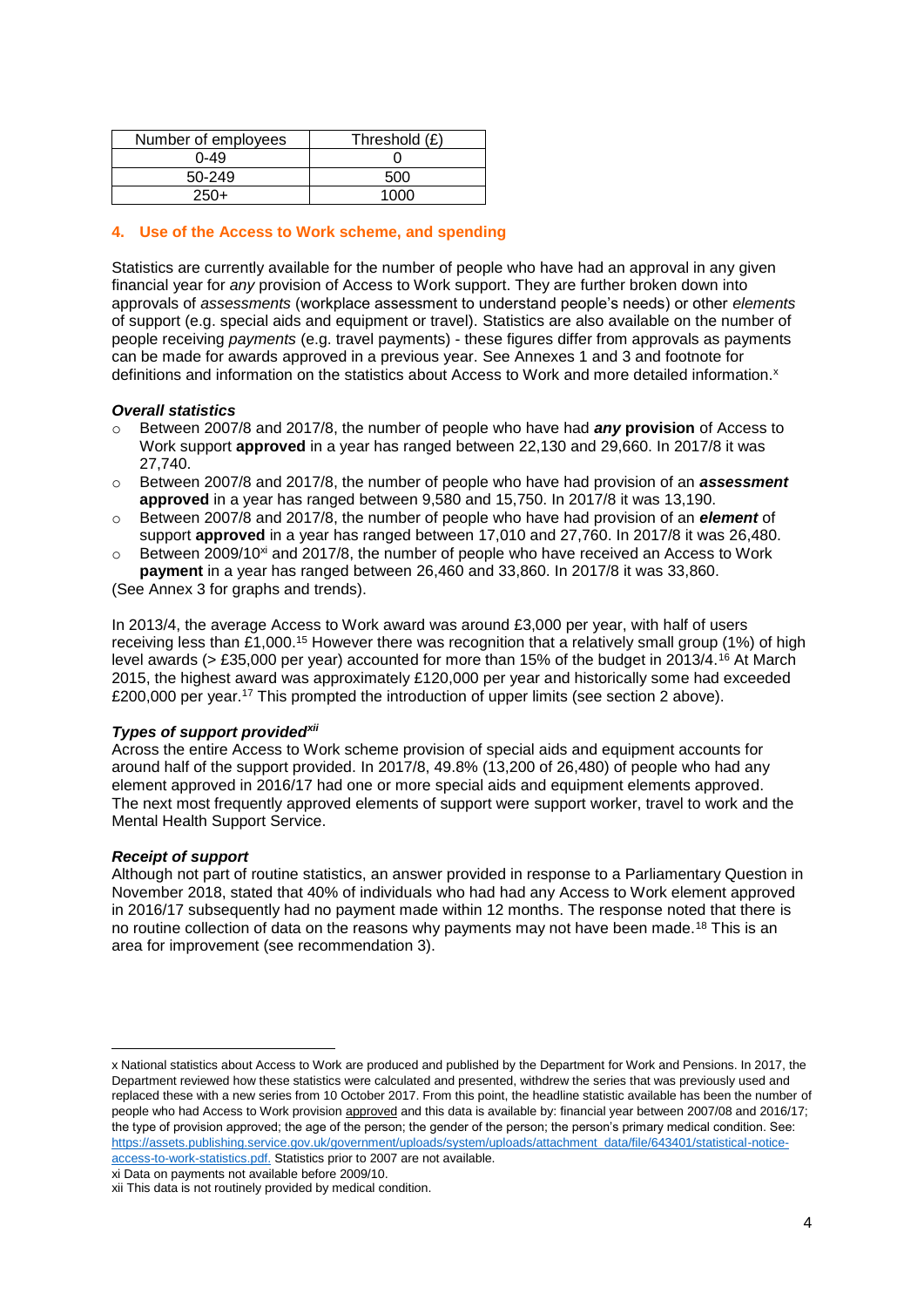# *Overall spending*

Since 2009/10, annual spending on the Access to Work programme has been around £100 million (varying from £96.5 million to £117.9 million when adjusted into 2015/6 real terms prices) across Great Britain (see Annex 3). Xiii In 2017/8 it was £107.1 million (adjusted into 2015/6 real terms prices).

The 2015 Spending Review and Autumn statement included a commitment to *'a real terms increase in spending on Access to Work, providing specialist IT equipment, or support workers, to help a further 25,000 disabled people each year remain in work'*. 19

## *Spending at a national level and on promotion of Access to Work*

Figures of spending on Access to Work within each nation, and on the promotion of Access to Work are not included in the routine statistics, but some additional information is available:

| Year                                                                              | Programme spend Great              | On promotion in Great | Programme spend |
|-----------------------------------------------------------------------------------|------------------------------------|-----------------------|-----------------|
|                                                                                   | <b>Britain</b>                     | <b>Britain</b>        | Scotland        |
|                                                                                   | (£ million)                        | (E)                   | (£ million)     |
| 2009/10                                                                           | $98.0*$                            |                       | N/A             |
| 2010/11                                                                           | $105.5*$                           |                       | 6.5             |
| 2011/12                                                                           | $98.3*$                            |                       | 6.0             |
| 2012/3                                                                            | $99.0*$                            |                       | 5.9             |
| 2013/4                                                                            | $108.0*$                           |                       | 6.0             |
| 2014/5                                                                            | $105$ (97+ 8 in admin)*            | 0                     |                 |
| 2015/6                                                                            | $103$ (96 + 7 in admin)*           | 3,960                 |                 |
| 2016/7                                                                            | 112 $(104 + 8 \text{ in admin})^*$ | 9,639                 |                 |
| Source: 20,21,22,23 Figures for Great Britain include England, Scotland and Wales |                                    |                       |                 |

\*NB: Data table included in Annex 3 are adjusted into real terms prices, data in this table are unadjusted.

## **5. How many people with musculoskeletal conditions use Access to Work?**

Statistics are available within Access to Work by 'primary medical condition'. The groups of 'hands or arms', 'legs or feet' and 'back or neck', have been used here as an indicator of people likely to have a musculoskeletal condition. However, this lack of specificity limits the accuracy of the data.

## **Access to Work support provision for people with musculoskeletal conditions**

In 2017/8:

**.** 

- 23.5% of approvals for any provision of Access of Work support;
- 33.5% of approvals for assessments;
- 22.8% of approvals for elements of support; and
- 23.1% of Access to Work payments

were for people who listed problems in their hands or arms, legs or feet and back or neck.

(6,530 approvals overall; 4,420 approvals for assessments; 6,040 approvals for elements; 7,810 payments).

The proportion of people with a recorded condition of hands or arms, legs or feet and back or neck, who have had any support approved by Access to Work has fallen from 30.6% in 2013/4 to 23.5% in 2017/8. Compared to 2016/7 there was a small increase in the numbers of people with these conditions receiving elements of support and payments by 2017/8, however, the number of people with these conditions receiving approval for assessments has continued to decrease. (See Annex 3).

## *Spending on people with musculoskeletal conditions*

In 2017/8, 11.9 % of total Access to Work spend (£12.8 million in real terms 2015/6 prices) was on people with problems in their hands or arms, legs or feet and back or neck. Over the last five years since 2013/4 the proportion of Access to Work spending on this group has slowly fallen (from 14.8 %). See Annex 3.

xiii Query: does programme spend include administrative costs, and the costs of promotion the scheme as well as direct grants?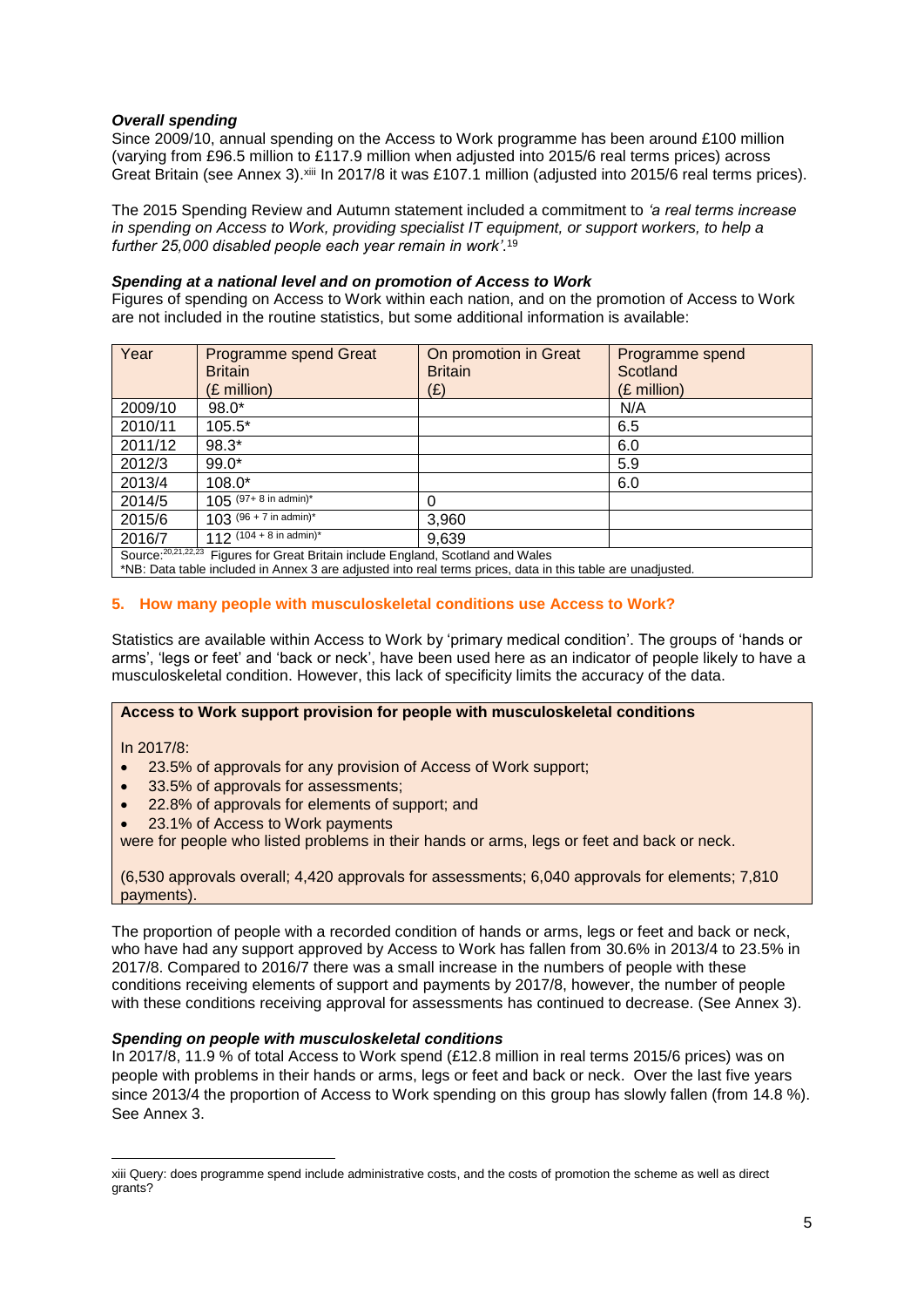# **6. Operation of Access to Work**

The Access to Work programme is operated by the Department for Work and Pensions. The programme has several parts, including service provision which is contracted out:

- **Operational centres.** A number of operational centres deliver the Access to Work scheme, including in Harrow (within Harrow JobCentre plus), Halifax and Basildon. Xiv There are a number of operational teams which focus on quality assurance, complaint resolution and reconsiderations.
- **Specialist teams** (within operational centres) focus on self-employment<sup>xy</sup>; deaf or hard of hearing; visual impairments and hidden impairments (expansion of mental health).
- **Central call centre system**. This was introduced in May 2014. Prior to this, Access to Work had been delivered at a local level through 72 sites within the Department for Work and Pension's national network of Jobcentres.<sup>24</sup>
- **The Mental Health Support Service.** The Access to Work Mental Health Support Service was established in December 2011. It is operated by Remploy<sup>xvi</sup> under the name 'Workplace Mental Health Support Service'.<sup>25</sup>
- **Promotion team** (within Welfare Reform Communications and part of DWP Strategic Communications) based in Sheffield.
- **Policy team** based within the Department for Work and Pensions, Caxton House, London.
- **Access to Work customer forum**. Convened by the operational team. Every 3 months, one of the Access to Work operational centres leads an engagement exercise, involving a group of service users to feed back on their experiences of using the scheme.
- **Access to Work Stakeholder Forum:** Although mostly independent of the Department for Work and Pensions, an Access to Work Stakeholder Forum was established in March 2018. The Department is represented, but the Forum also represents almost 30 disability organisations, mainly from the voluntary sector.

# **7. Findings from our Working with Arthritis Survey 2018.**

In 2018, we carried out an on-line survey 'Working with arthritis'. The survey was developed by our campaigns team, adapted from a survey from the RNIB. It was piloted among people with arthritis and related conditions before being promoted through the charity's social media channels (facebook, website, twitter) and through partner organisations between 17 May and 21 June. It was promoted as a survey about people's experiences of working life and included questions about the impact of people's health condition(s) on their working life as well as specific questions about the Access to Work scheme. Responses from 1,582 respondents, all of whom reported that they had arthritis or a related condition, were included in the subsequent analysis. For most questions, respondents were asked to select options (for some, multiple options could be selected); free text responses were also captured for some questions. Response rates to individual questions varied. A separate full summary of the survey findings is available.<sup>26</sup>

## Summary of respondents

| Age    | All respondents were 16 years or older; 60% (891/1491) were aged 41-60 years.                                              |
|--------|----------------------------------------------------------------------------------------------------------------------------|
| Gender | $\mid$ 84% (1244/1483) of respondents identified as female; 16% (230/1483) as male; 1%<br>$(9/1483)$ preferred not to say. |
|        |                                                                                                                            |

**<sup>.</sup>** xiv To add information on any operational centres in Scotland and Wales.

xv Established Feb 2015

xvi Remploy the only specialist employment support provider in Britain which operates major programmes across England, Wales and Scotland. It is a partnership between MAXIMUS (a leading provider of employment and health related services) , and employees (who own 20% of Remploy).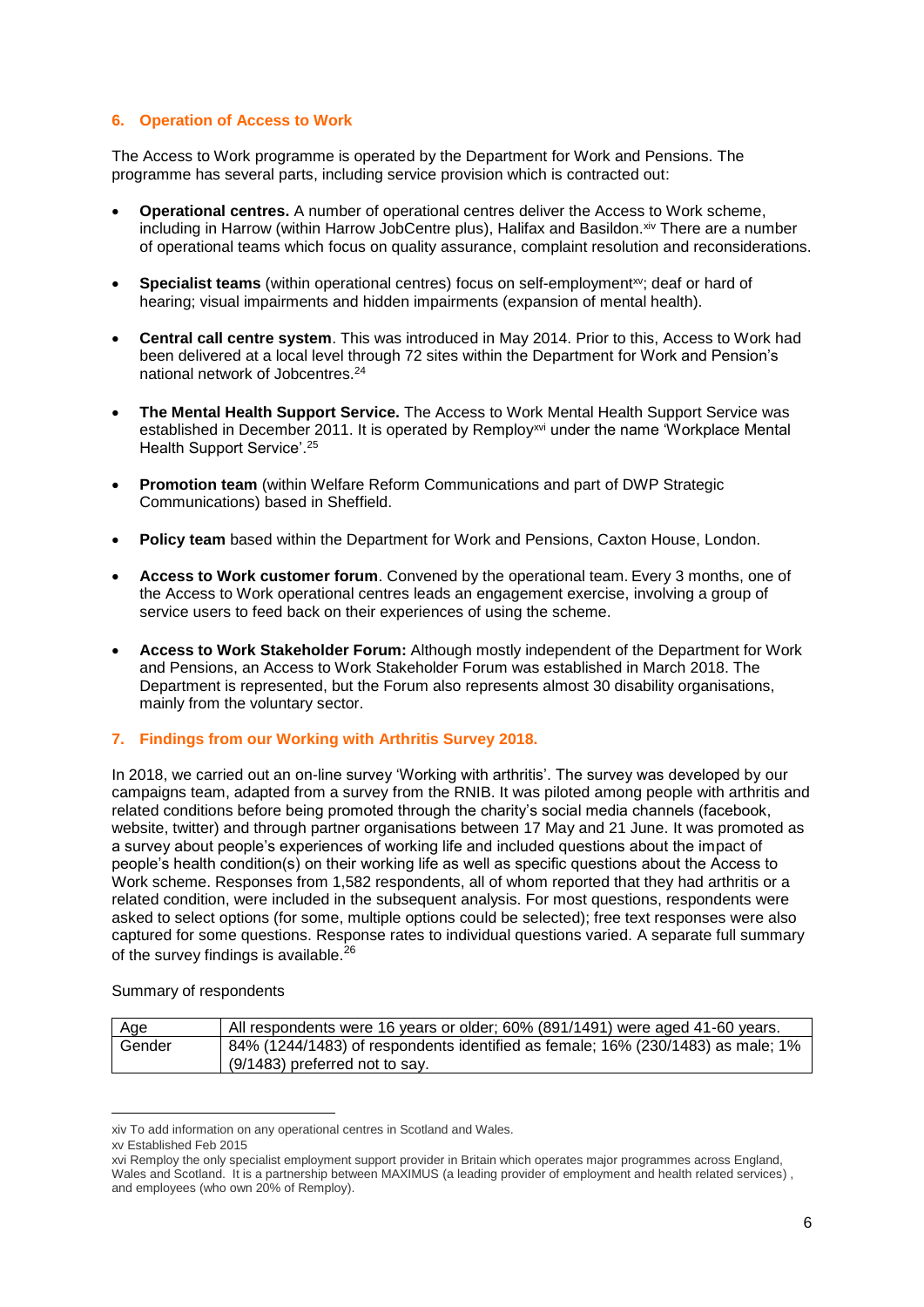| Location | 74% (1099/1488) respondents lived in England; 17% (249/1488) in Scotland; 5%<br>(69/1488) in Wales; 3% (43/1488) in Northern Ireland.                                                                                                                                                                                                                                                                                            |
|----------|----------------------------------------------------------------------------------------------------------------------------------------------------------------------------------------------------------------------------------------------------------------------------------------------------------------------------------------------------------------------------------------------------------------------------------|
| Health   | All respondents included in the analysis reported they had arthritis or a<br>musculoskeletal condition. Among the range of conditions 46% (724/1582) of<br>people reported osteoarthritis; 36% (566/1582) chronic or long-term joint pain; 34%<br>(540/1582) rheumatoid arthritis. 52% (750/1447) of respondents reported having<br>another physical or mental health condition in addition to arthritis/a related<br>condition. |

The survey confirmed previous findings that arthritis and related conditions have a substantial impact on the working lives of the majority of people with them.<sup>xvii</sup> People described a range of types of support – either provided by employers as reasonable adjustments, or support through the Access to Work scheme – that could improve their working life. However, people's experiences and ability to access such support was variable.

Overall, where support was provided through the Access to Work scheme, the majority of people felt it improved their working life. However, awareness of the scheme and what it can provide among people with musculoskeletal conditions is low. In a proportion of cases where Access to Work support had been approved, people received only some of the support/equipment that had been recommended or none at all.

Several aspects of the operation of the scheme were also reported to be difficult by some respondents. These included: communication with the scheme; arranging travel support; issues with equipment provision including repairs or upgrades and processes for review of support.

| Area                           | <b>xviii</b>    | <b>Findings</b>                                                                                                                                                                                                                                                                                                                                                                                                                                                                                                                                                                                                                                                                                                                                                                                     |
|--------------------------------|-----------------|-----------------------------------------------------------------------------------------------------------------------------------------------------------------------------------------------------------------------------------------------------------------------------------------------------------------------------------------------------------------------------------------------------------------------------------------------------------------------------------------------------------------------------------------------------------------------------------------------------------------------------------------------------------------------------------------------------------------------------------------------------------------------------------------------------|
| Impact of<br>condition on work | 7<br>8<br>11    | 96% (1510/1573) respondents said arthritis or a related condition had<br>made it harder to do their job at some point. As a result of their condition<br>95% (1433/1507) had experienced pain at work; 89% (1343/1507)<br>stiffness or restriction of movement; 86% (1303/1507) fatigue; 53%<br>(800/1507) stress; 43% (653/1507) anxiety; 39% (582/1507) depression.<br>As a result of their arthritis/related condition 36% (542/1507) had reduced<br>their hours; 26% (399/1507) had changed the type of work they did; 19%<br>(294/1507) had stopped working or retired; 27% (407/1507) had carried<br>on without change.                                                                                                                                                                       |
| <b>Disclosure</b>              | 6               | 85% (1288/1511) respondents said they had told their employer about<br>their condition; 12% (183/1511) said they had not.                                                                                                                                                                                                                                                                                                                                                                                                                                                                                                                                                                                                                                                                           |
| Reasonable<br>adjustments      | 13<br><b>FT</b> | 29% (415/1444) of respondents said their employer had made all possible<br>adjustments to support them; 25% (367/1444) said their employers had<br>made some adjustments but that there were additional things that would<br>have been helpful; 25% (355/1444) said their employer had not made<br>reasonable adjustments; 13% (190/1444) did not feel they needed<br>adjustments.<br>Of 430 free text responses about the types of reasonable adjustments that<br>had been provided by employers: 57% (247/430) were equipment; 55%<br>(239/430) were changes to working patterns or locations; 61 changes in<br>duties; 21 physical changes to the office/accessibility; 13 human support<br>e.g. a support worker; 10 provision of transport; 4 changes to<br>HR/recruitment/training; 14 other. |
| Awareness of<br>Access to Work | 14<br>15        | 59% (932/1581) respondents had never heard of Access to Work; 7%<br>(108/1581) had received it in the past; 4% (64/1581) were currently                                                                                                                                                                                                                                                                                                                                                                                                                                                                                                                                                                                                                                                             |
| and what it<br>provides        |                 | receiving Access to Work. 78% (799/1018) of respondents thought the<br>scheme provided aid and adaptations; 19% (191/1018) thought it provided                                                                                                                                                                                                                                                                                                                                                                                                                                                                                                                                                                                                                                                      |

Key findings are included in the table below (please see summary document for further detail).<sup>27</sup>

1

xvii For a summary of previous surveys and research see Arthritis Research UK (2016). 'Working with arthritis'. xviii Survey question reference; FT = free text. Numbers in this column refer to the questions in the survey.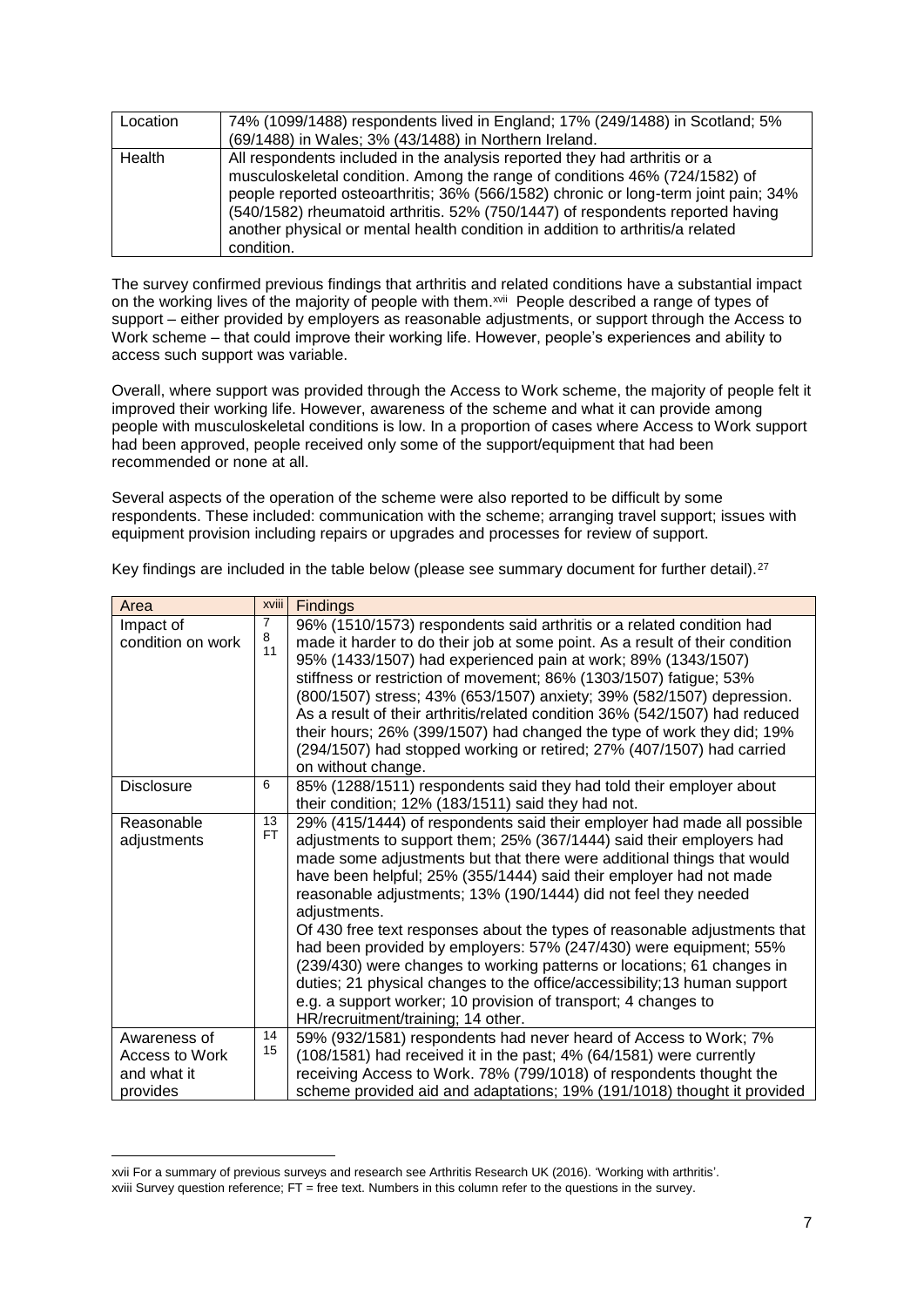|                                                         |                              | a support worker; 27% (272/1018) thought it provided taxi fares to or from<br>work; 14% (147/1018) thought it provided taxi fares within work. xix                                                                                                                                                                                                                                                                                                                                                                                                                                                                                                                                                                                                                                                                                                                                                                                                                                                                          |
|---------------------------------------------------------|------------------------------|-----------------------------------------------------------------------------------------------------------------------------------------------------------------------------------------------------------------------------------------------------------------------------------------------------------------------------------------------------------------------------------------------------------------------------------------------------------------------------------------------------------------------------------------------------------------------------------------------------------------------------------------------------------------------------------------------------------------------------------------------------------------------------------------------------------------------------------------------------------------------------------------------------------------------------------------------------------------------------------------------------------------------------|
| Access to work<br>provision                             | $\overline{35}$<br><b>FT</b> | Of those respondents currently receiving Access to Work; 71% (66/93)<br>had aids, adaptations or equipment; 23% (21/93) were receiving taxi fares<br>to and from work; other provision included taxi fares within work; vehicle<br>adaptations; support workers; disability training for colleagues; training to<br>use equipment. Types of equipment provided included: ergonomic chair;<br>desk; footrest/stool; lumbar support; arm support; crutches; raised or soft-<br>touch keyboard; tablet; adapted computer mouse; adapted monitor/riser;<br>writing slope; chunky pens; wheeled computer case; speech recognition<br>software; dictaphone; phonic pen; phone adapters; ventilation/fan; lighting.                                                                                                                                                                                                                                                                                                                |
| Impact of Access<br>to work                             | 46                           | 81% (61/75) of respondents agreed or strongly agreed that equipment<br>provided through Access to Work improved their working life.                                                                                                                                                                                                                                                                                                                                                                                                                                                                                                                                                                                                                                                                                                                                                                                                                                                                                         |
| Receipt of support                                      | 31                           | 62% (74/120) respondents said they had received everything that was<br>recommended by the Access to Work assessor; 26% (31/120) had<br>received some, but not all the support, that had been recommended; 10%<br>(12/120) said they had had not received support.                                                                                                                                                                                                                                                                                                                                                                                                                                                                                                                                                                                                                                                                                                                                                           |
| Application<br>process                                  | 22                           | 53% (82/154) said they found the application process for Access to Work<br>very easy or easy; 19% (30/154) said they had found it difficult or very<br>difficult.                                                                                                                                                                                                                                                                                                                                                                                                                                                                                                                                                                                                                                                                                                                                                                                                                                                           |
| Assessment                                              | 27<br>28                     | 66% (62/93) people said they found the assessment process very easy or<br>easy; 13% (12/93) said they found the assessment process difficult, or<br>very difficult.<br>41% (37/91) respondents said that they felt the assessor understood their<br>condition completely; 44% (40/91) said the assessor partly understood<br>their condition and took their opinions/experience into account; 7% (6/91)<br>said the assessor understood their conditions but did not take their<br>opinions/experience into account; 3% (3/91) said their assessor had a<br>weak understanding of their conditions but did take their<br>opinions/experience into account; 3% (3/91) said their assessor had a<br>weak understanding of their conditions and did not take their<br>opinions/experience into account.                                                                                                                                                                                                                        |
| Waiting for a<br>decision,<br>assessment, or<br>support | 21<br>26<br>33               | After applying for Access to Work 15% (22/149) waited for less than a<br>week to be told they qualified for support; 30% (44/149) waited for more<br>than a week but less than a month; 22% (33/149) waited for more than a<br>month but less than 3 months; 7% (10/149) waited for over 3 months and<br>up to a year.<br>After being told they were eligible for support 6% (6/93) respondents<br>waited less than a week for an assessment; 43% (40/93) waited for over a<br>week, but less than a month; 23% (21/93) waited for more than a month,<br>but less than 3 months, 7% (7/93) waited between 3 months and a year.<br>After applying for support 5% (5/97) of respondents said they waited less<br>than a week to receive the support; 29% (28/97) said they waited more<br>than a week but less than a month; 39% (38/97) said they waited more<br>than a month, but less than 3 months; 24% (24/97) said they waited from<br>more than 3 months and up to a year; 3% (3/97) waited over a year. <sup>xx</sup> |
| Communication<br>with Access to<br>Work scheme          | 76                           | 35% (45/129) of respondents said they found it easy, or very easy to<br>communicate with the team who run the Access to Work scheme; 26%<br>(34/129) of respondents said they found it difficult or very difficult to<br>communicate with the Access to Work scheme.xxi                                                                                                                                                                                                                                                                                                                                                                                                                                                                                                                                                                                                                                                                                                                                                     |
| Equipment<br>upgrades/<br>repairs                       | 48<br>50                     | [NB: The number of people responding to these questions was small.]<br>12/23 people said they had found it difficult or very difficult to get<br>equipment upgraded or repaired; 5/23 people said they had found it very<br>easy or easy to get equipment upgraded or replaced. 18/25 people said                                                                                                                                                                                                                                                                                                                                                                                                                                                                                                                                                                                                                                                                                                                           |

xix Leonard Cheshire's report (reference 46) highlighted differential take-up of Access to Work across Scotland, Wales and also in the parallel scheme in Northern Ireland.

 $\overline{a}$ 

xx Research by Leonard Cheshire (reference 46) found that 69% of disabled people who had successful application for Access to Work waited more than three months for support to be put in place.

xxi There is also a need for better information for employers about Access to Work. Leonard Cheshire's report (reference 46) notes the potential of employers' hubs to increase employer confidence, based on models in Australia and the USA.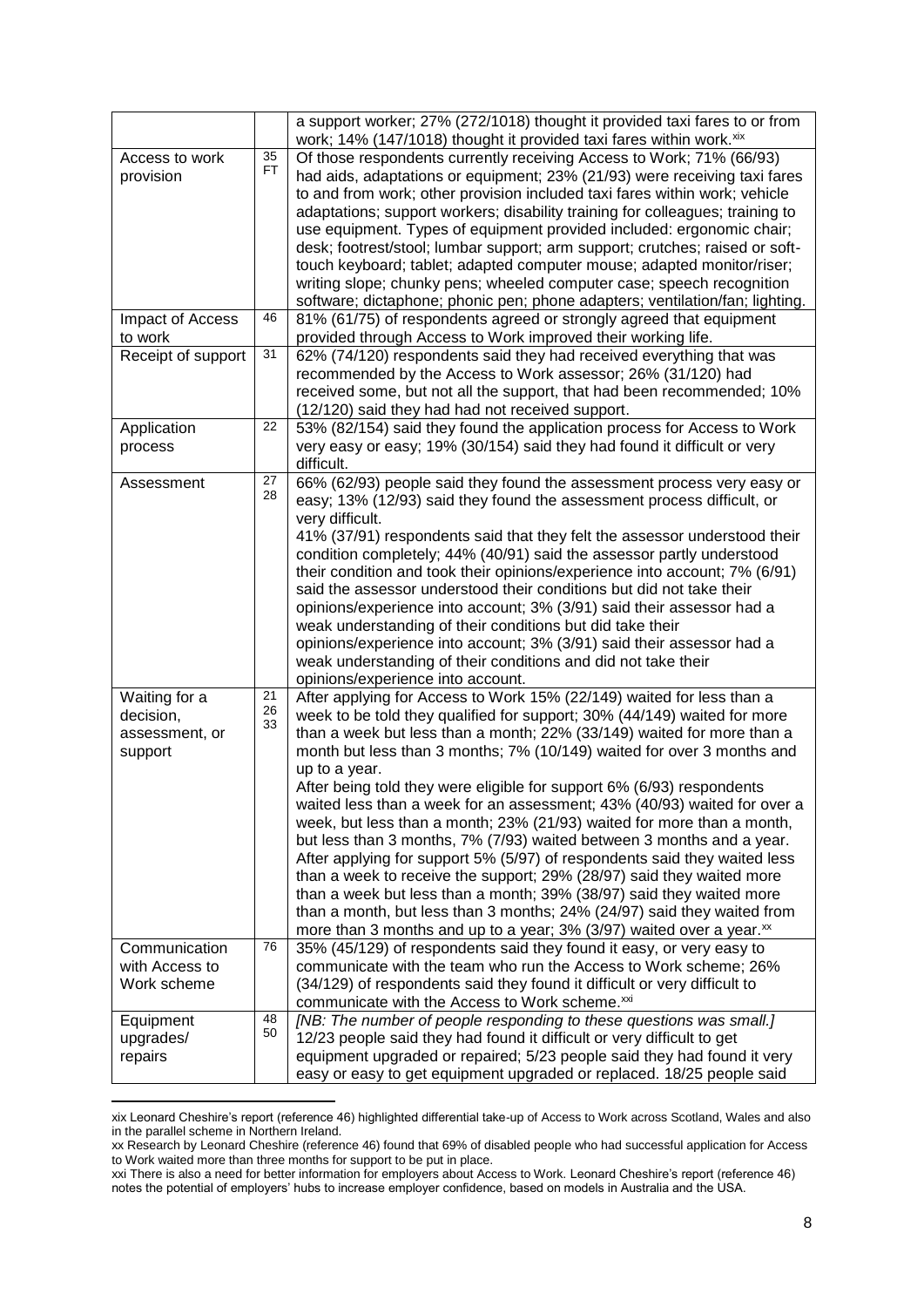|                  |         | unavailability of equipment [whilst waiting for repairs/upgrade] caused<br>problems. <sup>xxii</sup>                                                                                                                                                                                                                                                                                                                                                                                                  |
|------------------|---------|-------------------------------------------------------------------------------------------------------------------------------------------------------------------------------------------------------------------------------------------------------------------------------------------------------------------------------------------------------------------------------------------------------------------------------------------------------------------------------------------------------|
| Arranging travel | 9<br>55 | 46% (691/1493) respondents said that they found it harder to travel to, or<br>from, work because of their arthritis or related condition. 36% (532/1493)<br>said their condition made it harder to travel around as part of their role,<br>e.g. to attend events or meetings.<br>36% (17/46) of respondents said they found it difficult or very difficult to<br>arrange travel through Access to Work; 35% (16/46) said they found it<br>easy or very easy to arrange travel through Access to Work. |
| <b>Reviews</b>   | 60      | 74% (73/98) respondents were not aware that their Access to Work                                                                                                                                                                                                                                                                                                                                                                                                                                      |
|                  |         | support would be reviewed every 3 years. 20% (20/98) were aware of this.                                                                                                                                                                                                                                                                                                                                                                                                                              |

# **8. Return on investment**

1

There is no officially recognised figure for the return of investment in Access to Work.

The Royal National Institute of Blind People (RNIB) commissioned the Centre for Economic and Social Inclusion to carry out a cost benefit analysis of the Access to Work scheme, which was published in 2015.<sup>28</sup> This study considered the extent to which Access to Work support, for blind and partially sighted people and disabled people in general, benefits the wider economy. It produced an estimate that 'the overall benefits of Access to Work to society outweigh its costs by a considerable margin, with ratios of these benefits to the costs of 3.86 for Access to Work as a whole and 2.48 for that part of the programme that assists blind and partially sighted individuals.'

The same study also estimated the fiscal impact of Access to Work by comparing the costs of the programme against the estimated fiscal flow backs to the public purse in terms of additional tax revenues and reduced benefit expenditure. For Access to Work as a whole over 2011/12 to 2013/14, the programme was estimated to generate on average £1.14 in fiscal flow backs per £1 spent on the programme. The equivalent figure for that part of the programme assisting blind and partially sighted individuals is £0.72.<sup>xxiii</sup>

In December 2014, a report from the House of Commons Work and Pensions Committee recommended that the 'DWP undertake research to establish … a cost-benefit analysis of Access to Work expenditure, including its likely long-term impacts on social security expenditure and income tax returns.' <sup>29</sup> The Government response was that *'Officials have undertaken research to explore the potential costs and benefits of Access to Work expenditure, including the impacts on social security expenditure and income tax returns. However, it is difficult to establish an overall value for money figure and it would be misleading to publish such a figure. The main reason for this is that there is no readily available comparison group against which to assess the difference the programme makes to someone's likelihood of being in work. Despite this the Government recognise the value users, employers and stakeholders place on the scheme and so the Government is committed to continue to build the evidence base with stakeholders' input to understand the value Access to Work adds.'*<sup>30</sup>

The DWP subsequently commissioned NatCen Social Research to undertake a study to further consider the feasibility of evaluating the impact of the Access to Work programme. This work was published in November 2018.<sup>31</sup> It provided a detailed overview of the difficulty of evaluating Access to Work, in particular the methodological challenges of estimating a counterfactual (absence of treatment comparison group) and the lack of existing administrative data on which to base an evaluation. It concluded *the complex challenges facing an evaluation of AtW would require a potentially expensive survey approach… Moreover, further knowledge should first be enhanced …".*

xxii Additional feedback is that this is an important issue and suggested that responsibility for maintenance should be made clear in the initial assessment.

xxiii Note this figure updated a £1.48 flow back for every £1.00 estimated produced by RNIB in 2004. Note: the 2015 study used a different methodology from the earlier work and the 2015 study is considered more robust.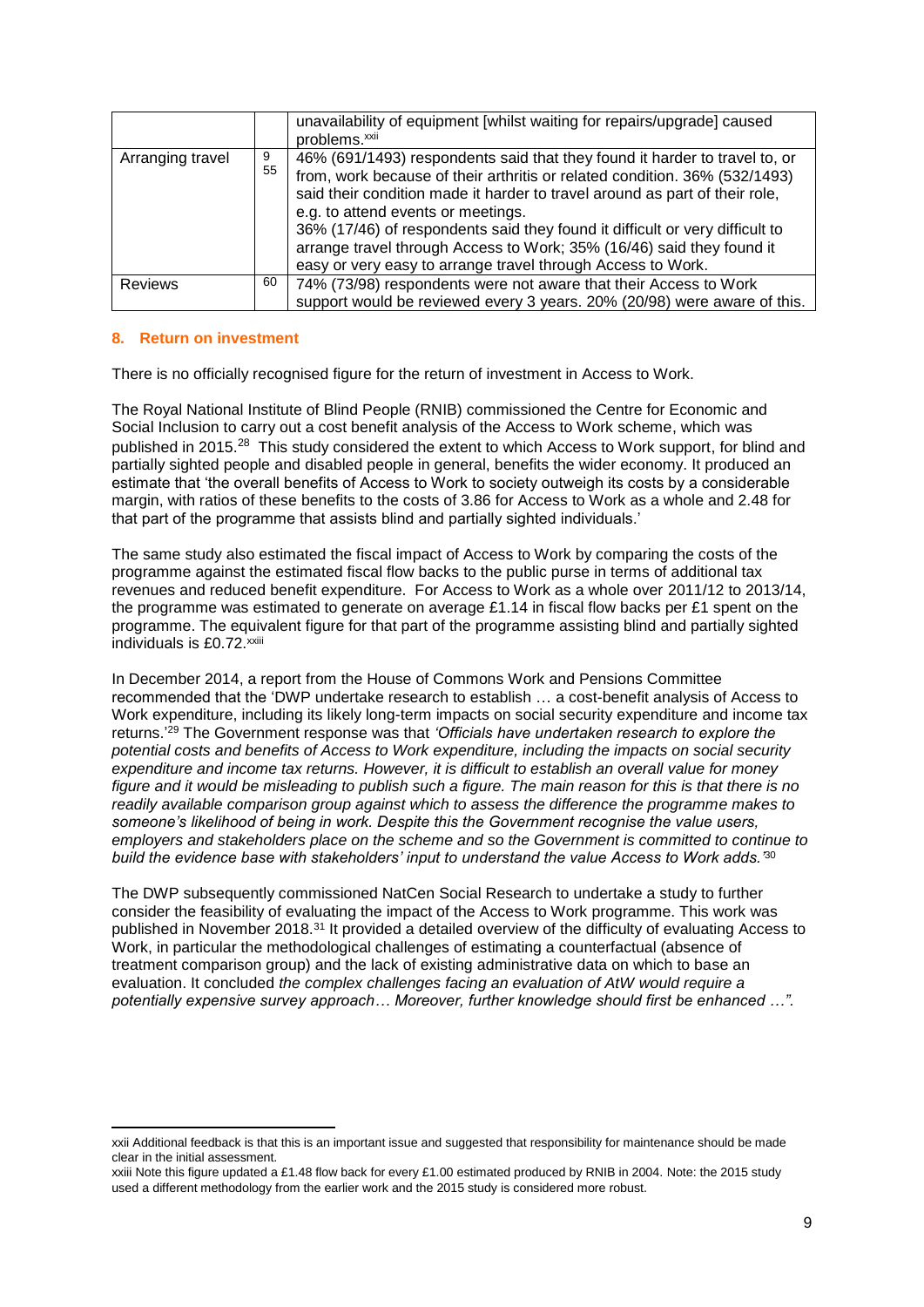## **9. Policy changes to Access to Work**

The Access to Work scheme has been amended in many ways since its introduction. Changes have been made from a policy perspective (to the scope and limits of the scheme) as well as to the way the scheme has been operated. Key changes include:

- **Equality Act (2010).** The Equality Act (2010) set out the legal duty of employers to provide reasonable adjustments to support people with disability or a long-term health conditions in the workplace.<sup>32</sup> Following the Act, between 2009/10 and 2011/12, there was a sharp fall in both the number of people awarded Access to Work support who had a recorded primary medical condition of 'back or neck' and also in the number of people who had 'special aids and equipment' approved. These falls have been associated with a change in guidance for Access to Work advisors, which clarified 'the distinction between provision that can be approved by Access to Work and the reasonable adjustments that employers are required to make under the Equality Act 2010.'<sup>33</sup> (See Annex 3).
- **Sayce review (2012).** In December 2010, Government commissioned Liz Sayce to conduct an independent review of specialist disability employment services, including Access to Work. Published in June 2011, '*Getting in, staying in and getting on'* focused on the right, set out in the UN Convention on the Rights of Persons with Disabilities: 'to work on an equal basis with others in a labour market and work environment that is open, inclusive and accessible.'<sup>34</sup> It dubbed the Access to Work scheme 'Government's best-kept secret' and set out a series of recommendations specific to Access to Work. In March 2012, Government accepted the recommendations of the Sayce review in full (see Annex 5.1) and announced £15 million of additional funding for the programme over the spending period.<sup>35</sup> A marketing campaign was announced and an Expert Advisory Panel, led by Mike Adams OBE, appointed to provide further independent proposals for improvement to Access to Work.
- **Expert Advisory Panel recommendations (2013).** In July 2013, Government responded to the final proposals of the Expert Advisory Panel and made announcements including that £2 million from the Access to Work budget would be reserved for traineeships, internships and work trials.<sup>36</sup> (see Annex 5.2).
- **House of Commons Work and Pensions Committee inquiry on improving access to work for disabled people (2014).** The Committee's inquiry ran from May 2014 to publication in December 2014. Government responded in September 2015, and although not all recommendations were accepted a package of further reforms was announced. (see Annex 5.3).
- **Ombudsman's review (2014-17).** In 2014, the Parliamentary and Health Service Ombudsman received 60 complaints about the Access to Work scheme. The Ombudsman investigated and reported in 2017.<sup>37</sup> It was found that during 2013, Officials had briefed Ministers on changes to improve the value for money of Access to Work. At the same time, rules including a 30-hour per week maximum for support worker costs were applied more rigidly, with the intention of reducing the number of very high-level awards and so enabling more people to be supported at a lower level. The Department for Work and Pensions simultaneously carried out their own complaints process. Changes were made throughout 2014-7 including the establishment of teams focusing on complaint resolutions, reconsiderations and quality assurance; specialist teams for selfemployed customers, deaf customers and those with hidden impairments; and centralisation of operations. Access to Work became a digital service.
- **Spending review and Autumn statement (2015).** In Autumn 2015, the Government committed to a real-terms increase in spending on Access to Work, with the aim of providing 'specialist IT equipment or support, to help a further 25,000 disabled people each year remain in work.<sup>'38,xxiv</sup>
- **Improving lives: work, health and disability (2016/7).** A Green Paper on work, health and disability was published in October 2016. This included a commitment to increase the funding for the Access to Work Mental Health Support Scheme, and the ambition that Access to Work would

**<sup>.</sup>** xxiv We have received feedback that there is a lack of clarity on the operation of the technology support fund ('Tech Fund').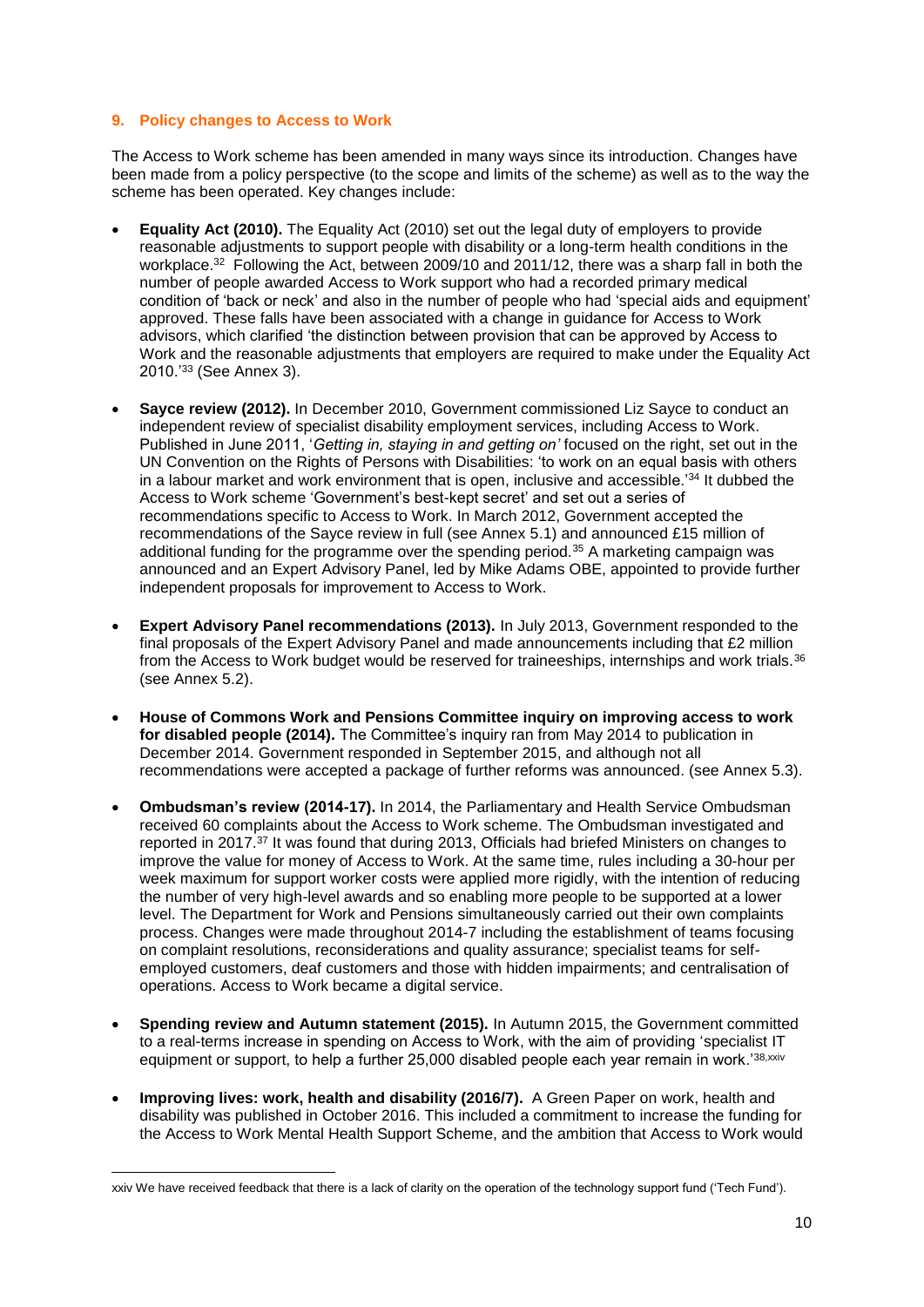support over 60,000 people a year by the end of Parliament.<sup>39</sup> The Government response to this consultation, in November 2017, continued to commit to 'enhancement of the Access to Work scheme' and set out a number of specific actions including a trial of managed personal budgets.<sup>40</sup> (see Annex 5.4).

- **House of Commons Work and Pensions Committee inquiry on Access to work cap on support grants (2018).** The Ombudsman's report (see above) had raised concerns about the impact of the cap set on Access to Work support, which limited funding for support workers to 1.5 times national earnings. The Committee's inquiry examined the effects of this cap. In April 2018, Government raised this limit and announced that all new applications would instead be subject to a maximum limit of twice the national earnings (then £57,200).<sup>41</sup>
- **Scheme updates from April 2019**: Two recent updates to the scheme include additional funding for Supported Businesses (announced July 2018 and effective from April 2019)<sup>42</sup> and an increase in the annual cap of Access to Work to a maximum of £59,200 (announced February 2019 and effective from April 2019).<sup>43</sup>
- **National Audit Office report on disability employment (March 2019)<sup>44</sup>**: The National Audit Office (NAO)'s report on disability employment highlighted that Access to Work is the Government's most expensive disability employment support programme and noted that it had been observed that there is 'that there is likely to be more demand for the programme than it is currently meeting'. The report makes a number of recommendations about Government' strategy for employment support, but none specific to Access to Work. (see Annex 5.5.)

# **10. Key areas of interest/ongoing issues**

Besides formal reviews, areas of concern about the Access to Work scheme have been highlighted by voluntary sector reports and through the recently established Access to Work stakeholder FORUM.

- Qualitative research commissioned by the DWP and conducted by IFF Research was published in November 2018.<sup>45</sup> This review found that views on Access to Work and its processes were mostly positive; where potential improvements were suggested, these related to specific elements of the process rather than the broad purpose or impacts of the Access to Work scheme. It identified eight areas for potential improvement. (See Annex 6.1).
- Recommendations published in report from the RNIB about Access to Work in 2017 are included at Annex 6.2.
- Recommendations about Access to Work published in Leonard Cheshire's 2019 report '*Reimagining the workplace: disability and inclusive employment'* are included at Annex 6.3. 46
- Key issues raised in recent FORUM meetings, and at a Scotland Access to Work stakeholder meeting (December 2017) are included at Annexes 6.4 and 6.5.

## **11. How is Versus Arthritis involved?**

In November 2017, Arthritis Research UK and Arthritis Care joined together so that we can do more to help people with arthritis to live full and active lives. The new charity, Versus Arthritis, began in September 2018.

- We are a member of the Access to Work stakeholder FORUM.
- Our 'Joint working' service in Scotland supports individuals to focus on returning to or remaining in work, and helps employers learn more about arthritis and how best to support employees.<sup>47</sup>
- Through our policy, public affairs and campaigning activity we work to influence local and national policy change and raise awareness of the importance of musculoskeletal health and well-being at work.
- We are developing our own working practices ('Flex working') and workspaces with the aim of becoming an exemplar employer for people with musculoskeletal conditions.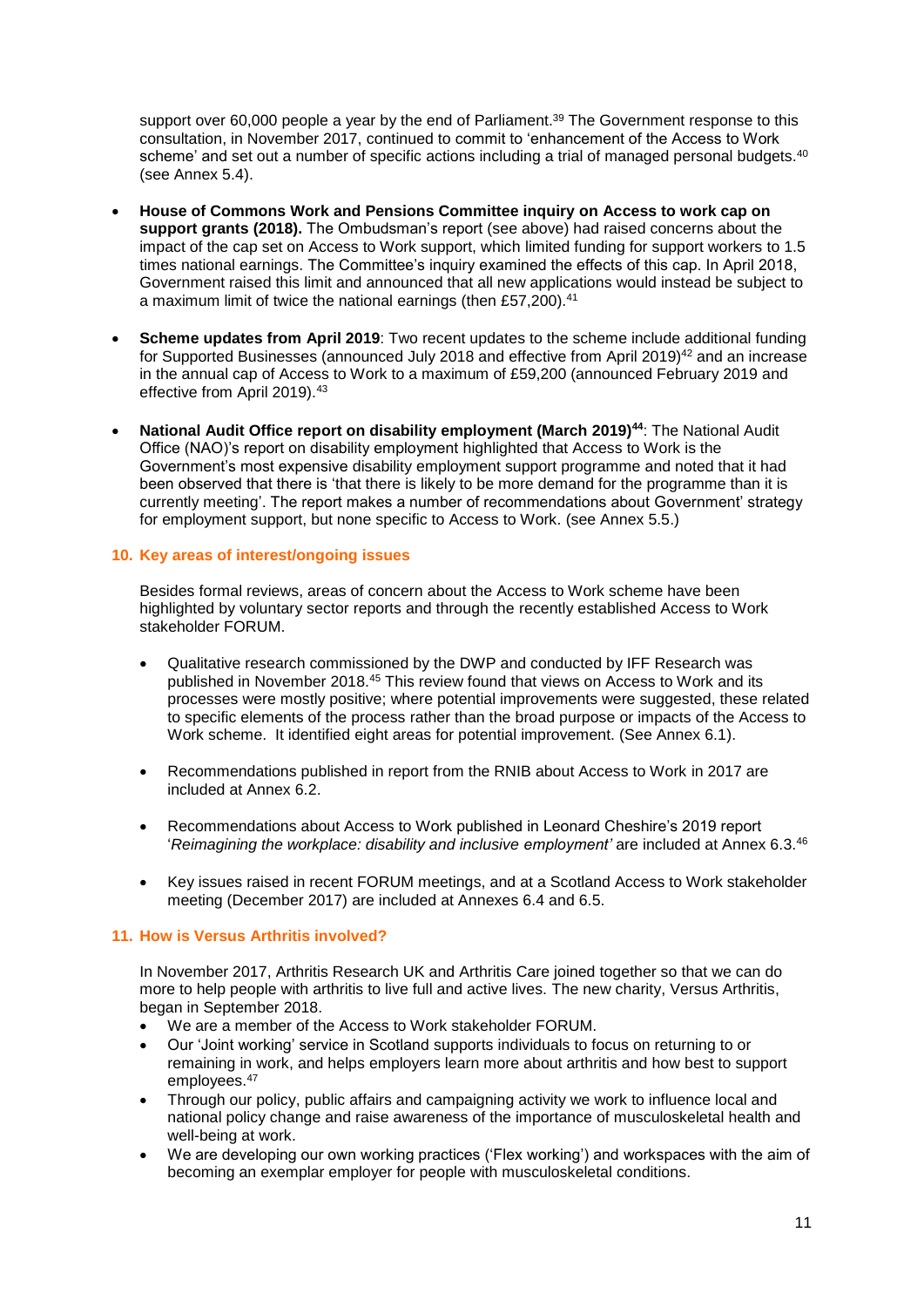For further information see our workplace health statement.<sup>48</sup>

## **12. Recommendations**

#### ➢ **Recommendation 1: Awareness**

Awareness of Access to Work, and the types of support it can provide is low among people with musculoskeletal conditions

**The Department for Work and Pensions should undertake immediate and ongoing promotion of Access to Work to reach more people with musculoskeletal conditions and their employers.** 

## ➢ **Recommendation 2: Definition of reasonable adjustments**

A lack of clarity about what is considered a reasonable adjustment and what is above this level of support (and so within the remit of Access to Work) can result in people with arthritis being unclear about whether to request support from their employer or from Access to Work. **The Department for Work and Pensions and the Government Equalities Office should commission or undertake work to clarify the meaning of reasonable adjustments, ensuring that people with arthritis and related conditions are consulted, so that it is clear what employers should provide.** 

## ➢ **Recommendation 3: Employers' role**

Around 40% of approvals of Access for Work support do not result in payments being made within 12 months, meaning that people may not be receiving the support that has been recommended. Whilst employers may be meeting this need, we are aware some employers do not put support advised by Access to Work in place in a timely manner.

**The Department for Work and Pensions should investigate the reasons why approvals made by Access to Work do not result in payment. They should consider how to ensure that the recommendations made by the Access to Work scheme are implemented; and put in place additional measures, or employer incentives, to ensure people receive their approved support.**

## ➢ **Recommendation 4: Communication with the Access to Work Scheme**

Processes for communication with the scheme should be improved. Applicants have had to repeat information to different advisers on the central call system. There is also a lack of adequate follow up to ensure that support provided by Access to Work continues to meet need. **The Access to Work central call centre system should be revised to ensure applicants' information is easily recalled; applicants should be offered the option of a named advisor to give continuity of support.**

➢ **Recommendation 5: Provision of equipment and upgrades**

Specialist equipment can make huge difference to the working life of people with musculoskeletal conditions. However, applicants and assessors can be unaware of the range of equipment available. Processes to enable repair or upgrade of equipment within Access to Work could be improved.

**The Department for Work and Pensions should ensure that all Access to Work approvals of equipment are followed up within 6 months to ensure that people have received appropriate support.** 

## ➢ **Recommendation 6: Reviews**

Processes for reviewing Access to Work support are inadequate. Reviews of equipment are conducted using a risk-based approach which can mean people are not reviewed and do not have support that continues to meet their needs. Conversely, people receiving ongoing forms of support including travel contributions and support workers may be not be aware of the three-year mandatory review.

**The Department for Work and Pensions should ensure that people in receipt of any form of Access to Work support have their needs reviewed at a frequency of their preference. They should ensure adequate notice of the three-year mandatory review**.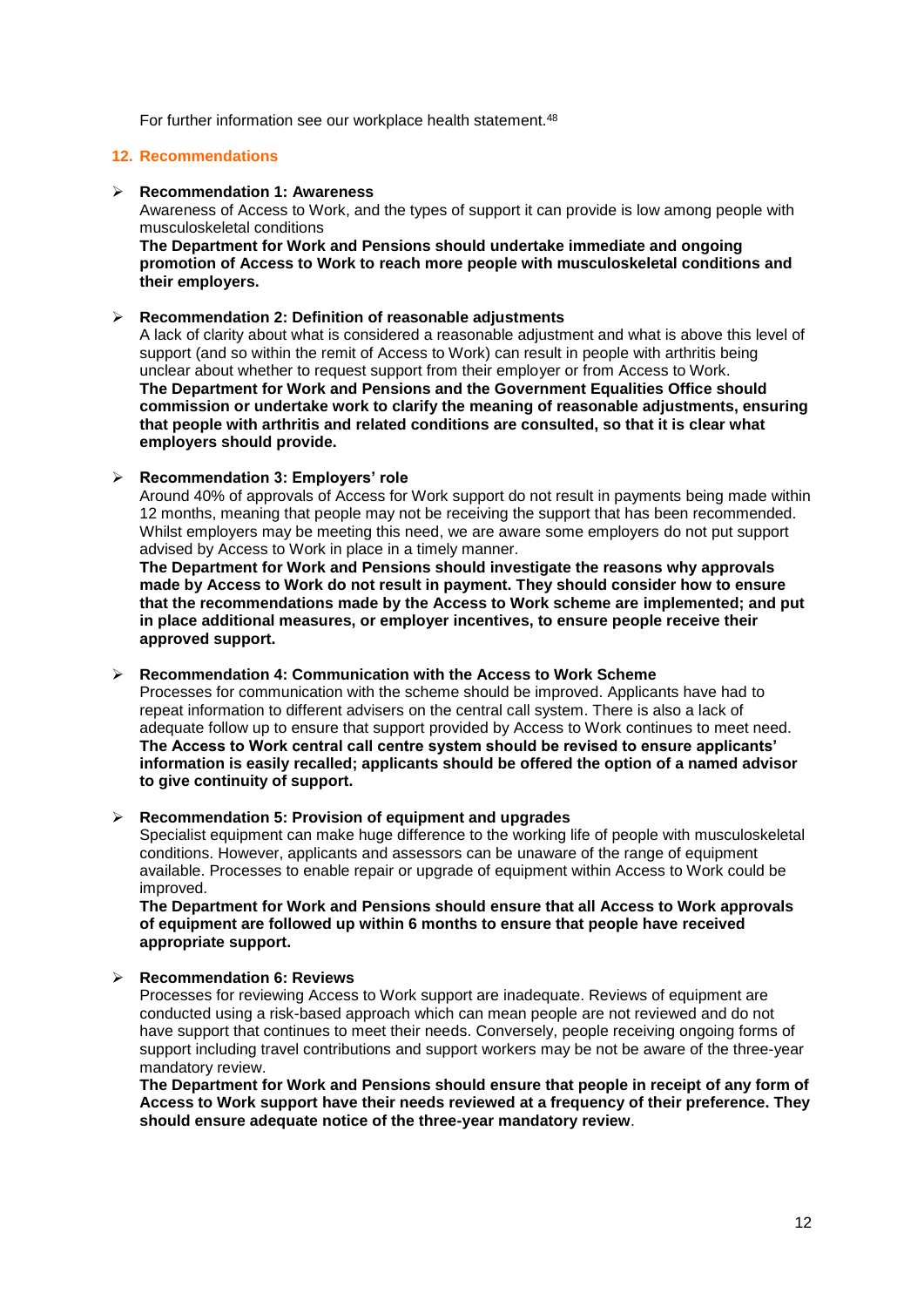## ➢ **Recommendation 7: Provision of support for travel**

The processes for claiming travel costs through Access to Work are unduly complex. Applicants can be required to provide multiple quotes, submit hard copies of receipts and to wait for retrospective payment.

**The Department for Work and Pensions should simplify the process for claiming travel costs and provide a digitised system to enable rapid reimbursement of travel costs and/or a system of agreed transport contracts (approved suppliers) for people requiring regular transport. Guidance on permitted journeys should be clarified to ensure applicants can claim for reasonable journeys to and from different work and residential locations.**

## ➢ **Recommendation 8: Funding**

The National Audit Office reported that there is likely to be more demand for the [Access to Work] programme than it is currently meeting.

**The Government should ensure that the Access to Work scheme continues to be supported by a greater than real terms increase in funding and can meet increased demand. The Department for Work and Pensions should increase Access to Work programme spend on promotional activity, particularly to reach more people with musculoskeletal conditions.**

## ➢ **Recommendation 9: Data**

The health conditions which applicants to the scheme have are poorly recorded in existing Access to Work data. Only 'primary medical conditions' are recorded, and coding is at a very basic level e.g. 'problems with hands or arms'.

**The Department for Work and Pensions should improve the way that health conditions, including musculoskeletal conditions are recorded in Access to Work data. They should also enable the more than one health condition to be recorded per applicant. Statistics about the scheme, including on approvals, elements, payments and spending should routinely be made available by health condition. The Department should publish reasons why approvals made by Access to Work do not result in payment.**

# **Dr Laura Boothman, June 2019**

We are grateful for support from colleagues at Versus Arthritis and external peer-review provided by:

- Sue Brown, Chief Executive Officer, Arthritis and Musculoskeletal Alliance (ARMA).
- Geoff Fimister, Policy co-chair, Disability Benefits Consortium
- Sharlene McGee, Policy and Research Manager, International, Leonard Cheshire
- Tony Wilson, Director, Institute for Employment Studies

# **References**

[https://assets.publishing.service.gov.uk/government/uploads/system/uploads/attachment\\_data/file/756414/access-to-work](https://assets.publishing.service.gov.uk/government/uploads/system/uploads/attachment_data/file/756414/access-to-work-qualitative-research-with-applicants-employers-and-delivery-staff.pdf)[qualitative-research-with-applicants-employers-and-delivery-staff.pdf](https://assets.publishing.service.gov.uk/government/uploads/system/uploads/attachment_data/file/756414/access-to-work-qualitative-research-with-applicants-employers-and-delivery-staff.pdf)

<sup>1</sup> https://www.gov.uk/government/statistics/access-to-work-statistics **.** 

<sup>2</sup> Further description from Parliamentary and Health Service Ombudsman (2017). A report of investigations into complaints about Access to Work.

<sup>3</sup> For further information se[e https://www.gov.uk/access-to-work/](https://www.gov.uk/access-towork/) 

<sup>4</sup> For further information se[e https://www.nidirect.gov.uk/articles/access-work-practical-help-work](https://www.nidirect.gov.uk/articles/access-work-practical-help-work)

<sup>5</sup> <https://www.gov.uk/government/publications/access-to-work-factsheet/access-to-work-factsheet-for-customers> 6 Department for Work and Pensions (May 2015). Equality analysis for the future of Access to Work

<sup>7</sup> Access To Work Scheme: Written statement - HCWS563 (20 March 2018).

[https://www.parliament.uk/business/publications/written-questions-answers-statements/written-statement/Commons/2018-03-](https://www.parliament.uk/business/publications/written-questions-answers-statements/written-statement/Commons/2018-03-20/HCWS563/) [20/HCWS563/](https://www.parliament.uk/business/publications/written-questions-answers-statements/written-statement/Commons/2018-03-20/HCWS563/)

<sup>8</sup> https://www.gov.uk/government/news/grant-to-support-disabled-people-in-the-workplace-increases-to-almost-60-000

<sup>9</sup> Department for Work and Pensions (2018). Access to work staff guide.

<sup>10</sup> <https://www.gov.uk/access-to-work/apply>

<sup>11</sup> <https://www.gov.uk/access-to-work/how-it-works>

<sup>12</sup> Department for Work and Pensions (2018). Access to work staff guide.

<sup>13</sup> IFF Research on behalf of the Department for Work and Pensions (November 2018). Access to Work: Qualitative research with applicants, employers and delivery staff.

<sup>14</sup> Department for Work and Pensions (April 2018). Access to Work factsheet for employers.

<https://www.gov.uk/government/publications/access-to-work-guide-for-employers/access-to-work-factsheet-for-employers> 15 House of Commons Library Briefing Paper. Number 0666, 7 June 2016. Access to Work scheme for people with disabilities <http://researchbriefings.parliament.uk/ResearchBriefing/Summary/SN06666#fullreport>